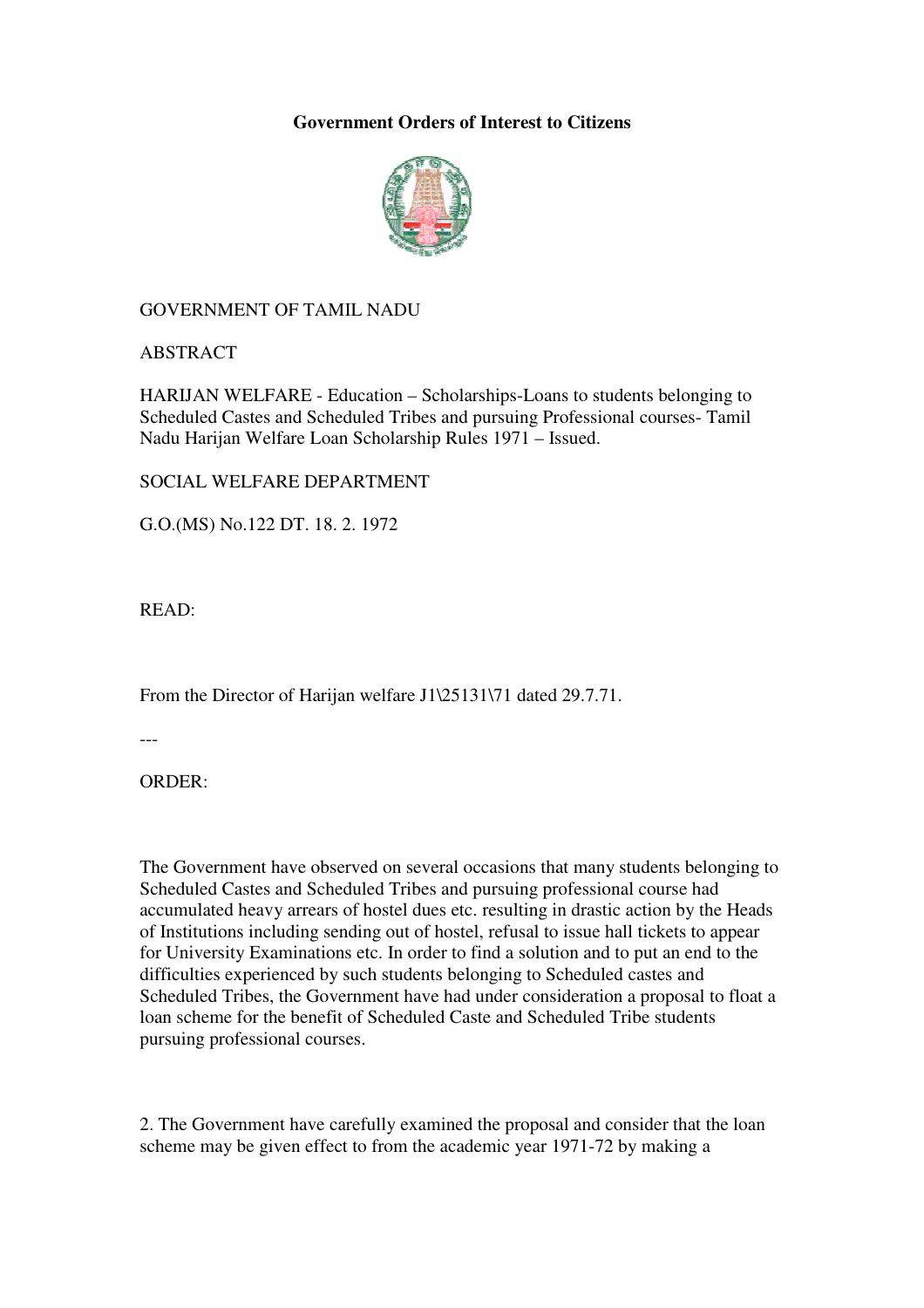provision of Rs.1\- lakh in the Budget Estimate for 1971-72. The scheme will be known as "Tamil Nadu Harijan Welfare Loan Scholarship Rules, 1971".

3. The rules governing the sanction, disbursement and recovery etc. of the loan are appended to this order. The Director of Harijan Welfare is requested to ensure that the loans are not sanctioned as a matter of course but restricted to the students who are very poor and needy and swho cannot continue the courses without such financial assistance.

4. The expenditure on account of the above loan scheme shall be debited to the head of account "Loans and Advances by the State Government . g. Miscellaneous Loans and Advances (I) Loans under the control of the Harijan Welfare Department- AA. Loans under the control of the Director of Harijan Welfare- Loans to Scheduled Caste\Scheduled Tribes students pursuing Professional courses".

5. This order issues with the concurrence of the Finance Department vide its U.O.No.21274\SW\72-1, Dated 10.2.1972.

(BY ORDER OF THE GOVERNOR)

M.M.RAJENDRAN,

SECRETARY TO GOVERNMENT.

**APPENDICES** 

## TAMIL NADU HARIJAN WELFARE LOAN SCHOLARSHIPS RULES 1971

These rules shall be called the Tamil Nadu Harijan Welfare Loan scholarship Rules 1971.

These rules shall be deemed to have come into force from the academic year 1971-72 throughout the State of Tamil Nadu.

OBJECT OF THE SCHEME The object of the scheme is to provide financial assistance by way of interest free loan to the Scheduled Castes and Scheduled Tribes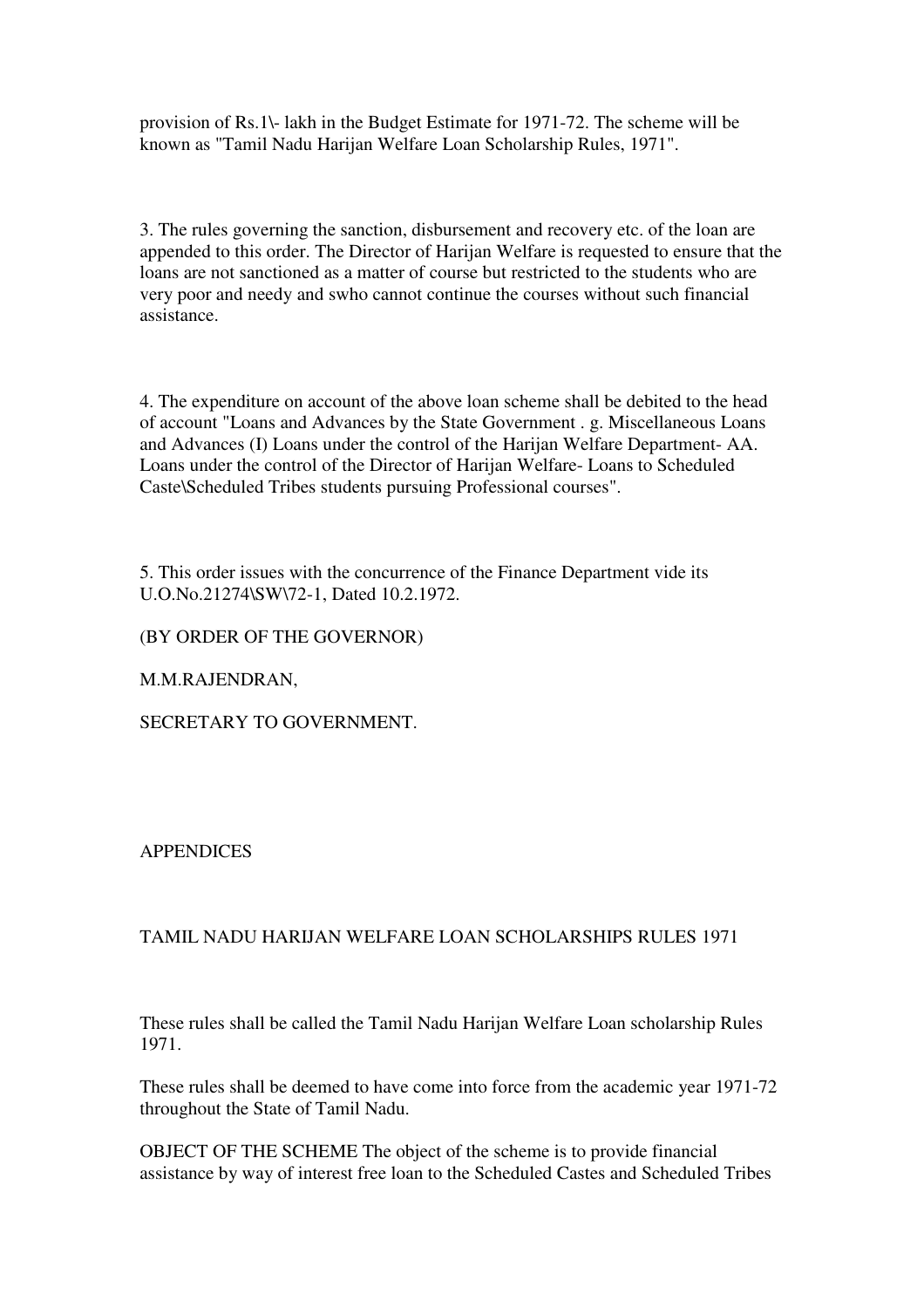students who are eligible for the award of either post matric state scholarship or Government of India Post-matric scholarship and whose pecuinary circumstances are such that they are not able to meet the full expenditure for pursuing their course.

A loan under these rules shall ordinarily be granted for the Medical, Engineering, Technology, Agriculture and veterinary courses conducted in the Educational Instuitutions under the control of the Director of Medical Education, Director of Technical Education, Director of Agriculture and Director of Veterinary Education and Research including recognised non-Government institutions and institutions under the control of the Government of India. Loans will be granted to post-graduate students studying in Arts and Sciences and Professional courses viz. Medicine, Engineering, Technology,Agricultural science and Veterinary Science and Research also but not for evening course. A loan will be granted for sandwich course if the student in that course is not in receipt of any regular salary from his employer while under study.

## CONDITION FOR ELIGIBILITY:

Children of Scheduled Castes and Scheduled Tribes also will be eligible for loan under these rules without any consideration of income limit but subject to the following conditions.

Students must pursue Degree or Post-Graduate courses in Medicine, Engineering, Technology, Veterinary science or Agriculrure Science or Arts and Science Post-Graduate or Research.

The students should not be in receipt of any kind of scholarship or loan from the Government (state or Central) other than the Scholarship sanctioned by the Harijan welfare Department under the State Government Regulations or Government of India Regulations and the merit scholarship schemes inforce.

The students who are in receipt of loan scholarship from the Harijan and Tribal Welfare Dept. are not eligible to get financial assistance (Loan facilities) from Nationalised Banks (vide Govt.Memo No.17953\HW.III\77-1, S.W.D. Dated 10.6.77- J5\78184\76).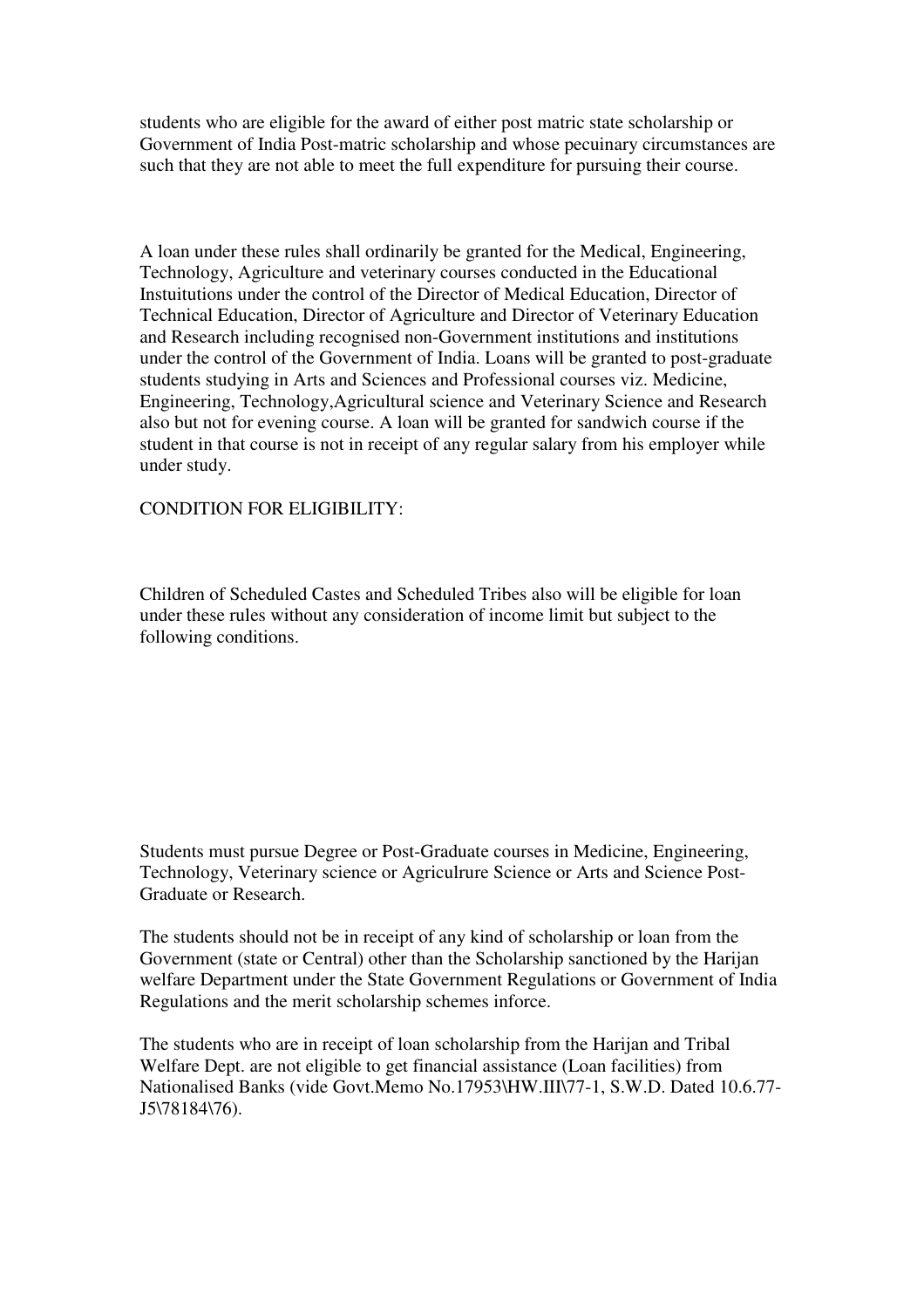# VALUE OF THE SCHOLARSHIPS;

For maximum limit for loan for difference staages of education are as follows:-

a. Degree courses in Medicine, Engineering, Technology, Agriculture and Vaterinary Science. –Rs.970\- per annum.

M.A.M.Sc.,M.Com., and equivalent examinations . – Rs.900\- per annum

Post Graduate Courses in Engineering Technology, Medicine, Agricultural and Veterinary Science. – Rs.1150\- per annum.

Post Graduate Degree\Diploma courses in non-technical subjects or in professional subjects like cost works and accountancy (vide G.M.No.10925\HW VII\77-2, S.W.D.Dt.30.3.77) other than Agriculture, Engineering, Technology and medicine. – Rs.900\- per annum.

Ph.D.D.Sc., in subjects other than Engineering,Technology, Medicine, Agriculture and Veterinary Science. Rs.1,500\- per annum.

Ph.D. D.Sc., in Engineering, Technology and Medicine Agriculture, Veterinary Science and M.D\M.S. in Medicine. – Rs.1750\- per annum.

No interest will be charged on such loans.

In deterimining the amount of individual loans the Director of Harijan welfare would take into consideration factors such whether the student is a day scholar or resident in hostel, whether the institution is located in an urban or rural area and the actual need of the student.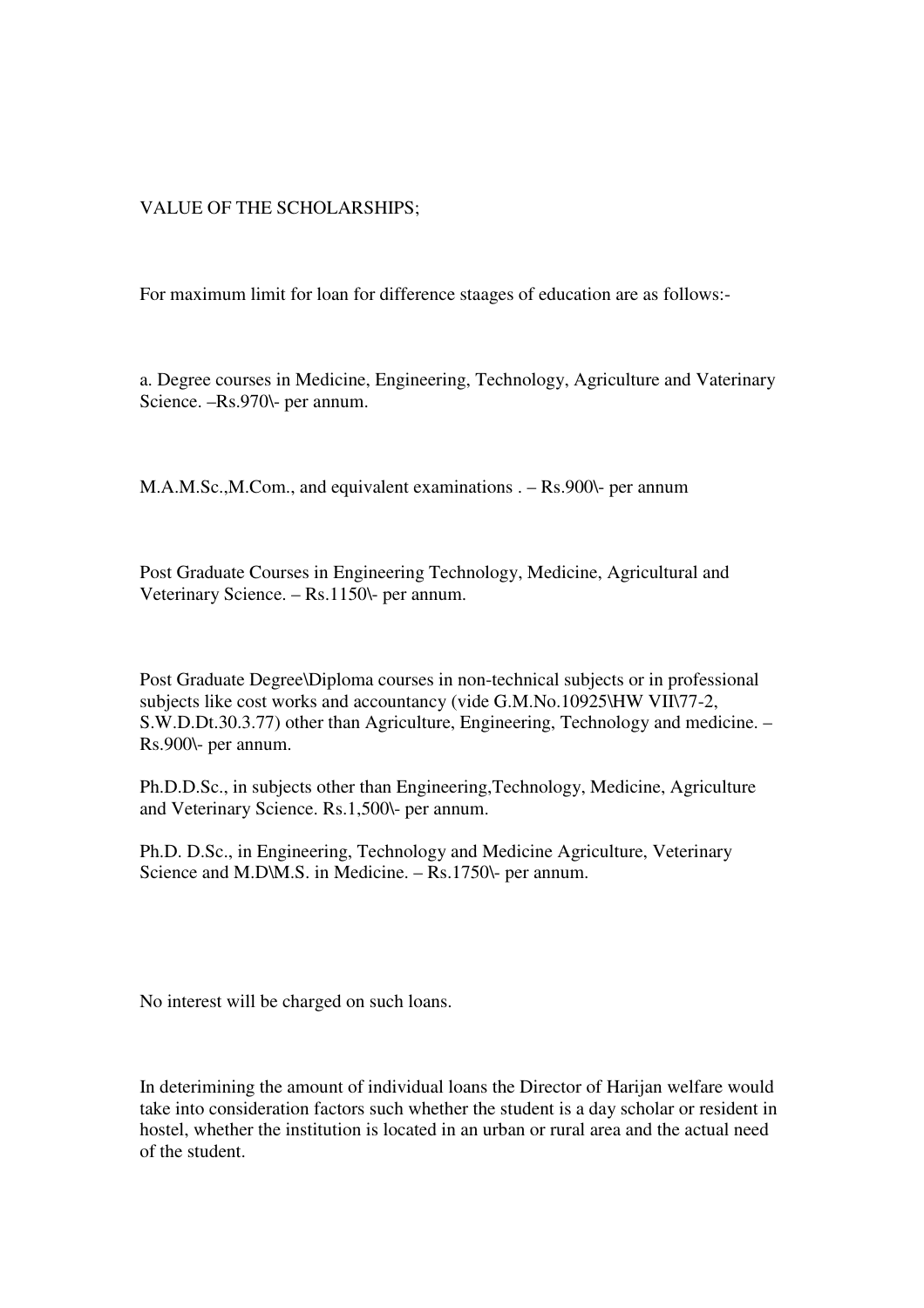A student not staying in a college hostel or an "approved lodging" may also be considered as a hosteller provided that.

the applicant is not a local resident and has come from an outstation to the place of study specifically for higher education.

That the applicant is not staying with relations but stays in an independent lodge by himself or in company with other students and for which rent is paid and

```
- - - - - - - - - - - - - - - - - - - - - - - - - - - - - - - - - - - - - - - - - - - - - - - - - - - - -
```
That the candidate did apply for a room or a seat in the hostel or approved lodging but was not allotted any room or seat because of the shortagtes of accommodation.

If a student is in receipt of a scholarship or any other financial assistance that will be taken into consideration while determining the amount of loans; but value of such scholarship should not be more than half of the rate under the loan scholarships scheme. If the value is more the candidate has to choose between the two.

Any student who is otherwise eligible and is selected for the awaqrd of a loan scholarship will be permitted to enjoy fee concession, if any, awarded to him by the institution or any other authority where he is studying and the value of this fee concession will not be taken into account for determining the amount of the loan scholarship.

SANCTIONING AUTHORITY; The Director of Harijan Welfare shall be competent authority to sanction the loan.

HOLDING IN ABEYANCE OF A FRESH AWARD;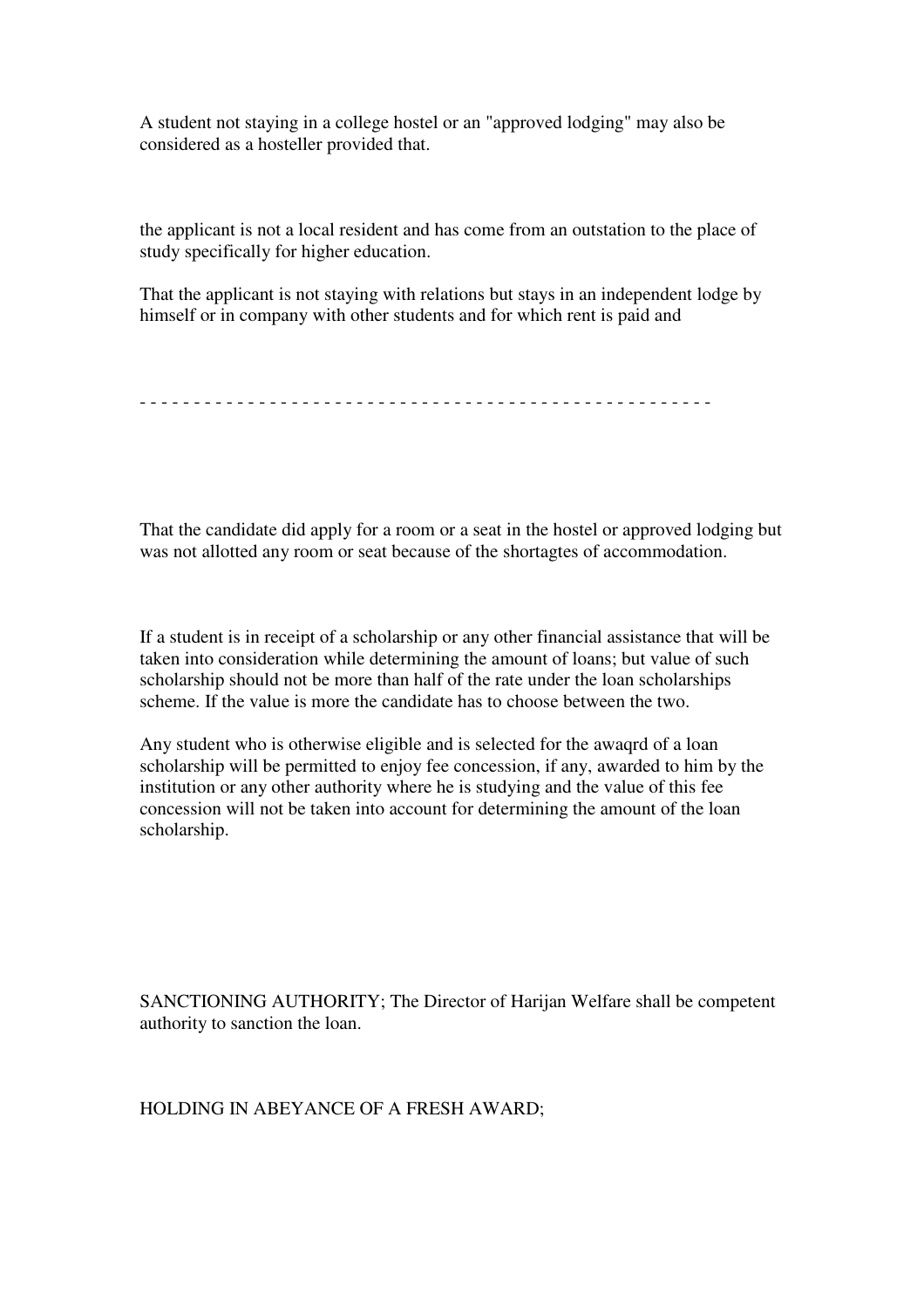An award made under the schemes may be allowed to be held in abeyance for not more than one academic year if; the candidate is unable to join the next course due to prolonged illness; or

The candidate is unable to get admission in a higher course of his choice.

If an award is made tenable after the period during which it has been kept in abeyance it will be done only if the scholar fulfils other conditions of the scheme. The Director of Harijan Welfare will decide all such cases without reference to the Government of Tamil Nadu.

The grant of loan scholarships is subject to availability of funds and no persons can claim a loan scholarship as matter right. If adequate funds are not available, postgraduate alone will be given preference.

### SELECTION OF CANDIDATE;

The selection will be made strictly in the order of merit among the eligible candidates who apply for loan at each stage of education, the merit being determined by the achievement of the candidate in the qualifying PUC\Degree examination as the case may be.

On joining an Institution, each selected candidate will furnish to the Director of Harijan welfare through the Head of the institution, full particulars of the courses, date of joining whether day scholar or boarder and other relevant information in the prescribed form.

After the selections have been made the Director of Harijan Welfare will send to the Head of the institution a set of documents viz. a copy of the rules, admission report and letter of acceptance. Each selected candidate will be asked to submit through the Head of the Institutions where he is undergoing the courses, an income certificate completed by his parents , the admission report and the latter of acceptance.

The Director will also send an Entitlement letter to the Head of the concerned institution in respect of each selected scholars studying in the institution. The Entitlement letter will secure the selected scholar exemption from the payment of tuition and other fees normally charged at the time of admission and to seek exemption from payment of subsequent fees in case the receipt of the scholarship by the instituion is delayed. These fees are to be adjusted from the scholarship amount when it is received by the Head of the Institution from the Director of Harijan welfare for payment to the Scholar.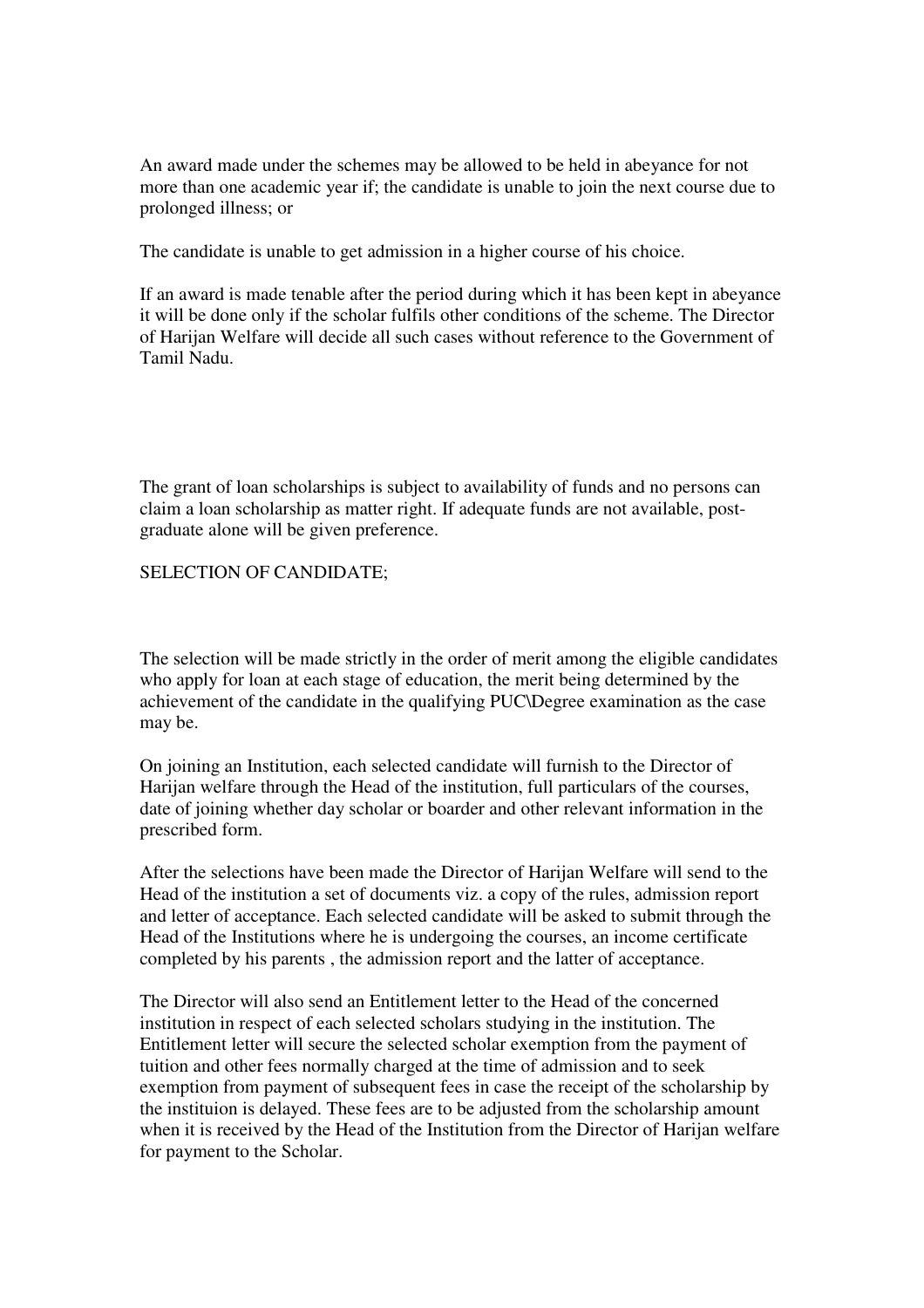It is the duty of the selected scholar to present the letter of acceptance, and admission report from duly filled in to the Head of the Institution, who will forward the same to the Director of Harijan welfare. If the Director does not receive the completed documents, he will after 15 days of the issue of these forms, verify the position from the Head of the Institution by sending him a registered reminder asking him to send within 20 days of the issue of the letter required documents.

MEANS TEST;

The payment of scholarship under this scheme will be subject to the following provisions:

Loan scholarship under the scheme will be paid without any consideration of the income of parents of the candidate.

There should be no system of half scholarships.

BOND The selected candidates will be required to execute a bond with the Government to abide by the terms and conditions of the award and to pay the loan in suitable instalments depending on their income as specified in Rule.17. The stamp duty will be borne by the Government on the bond which would be exempted from the stamp duty under the provision to section 3 of the Indian Stamp Act.

SURETY\SECURITY; The loan will be given without surety or Security.

# DURATION AND RENEWAL OF SCHOLARSHIPS;

The scholarship once awarded at the Degree stage will be tenable from the start of the graduate study to the completion of the study.

The scholarship will be renewed from year to year subject to satisfactory progress and the fulfilment of the conditions indicated below:-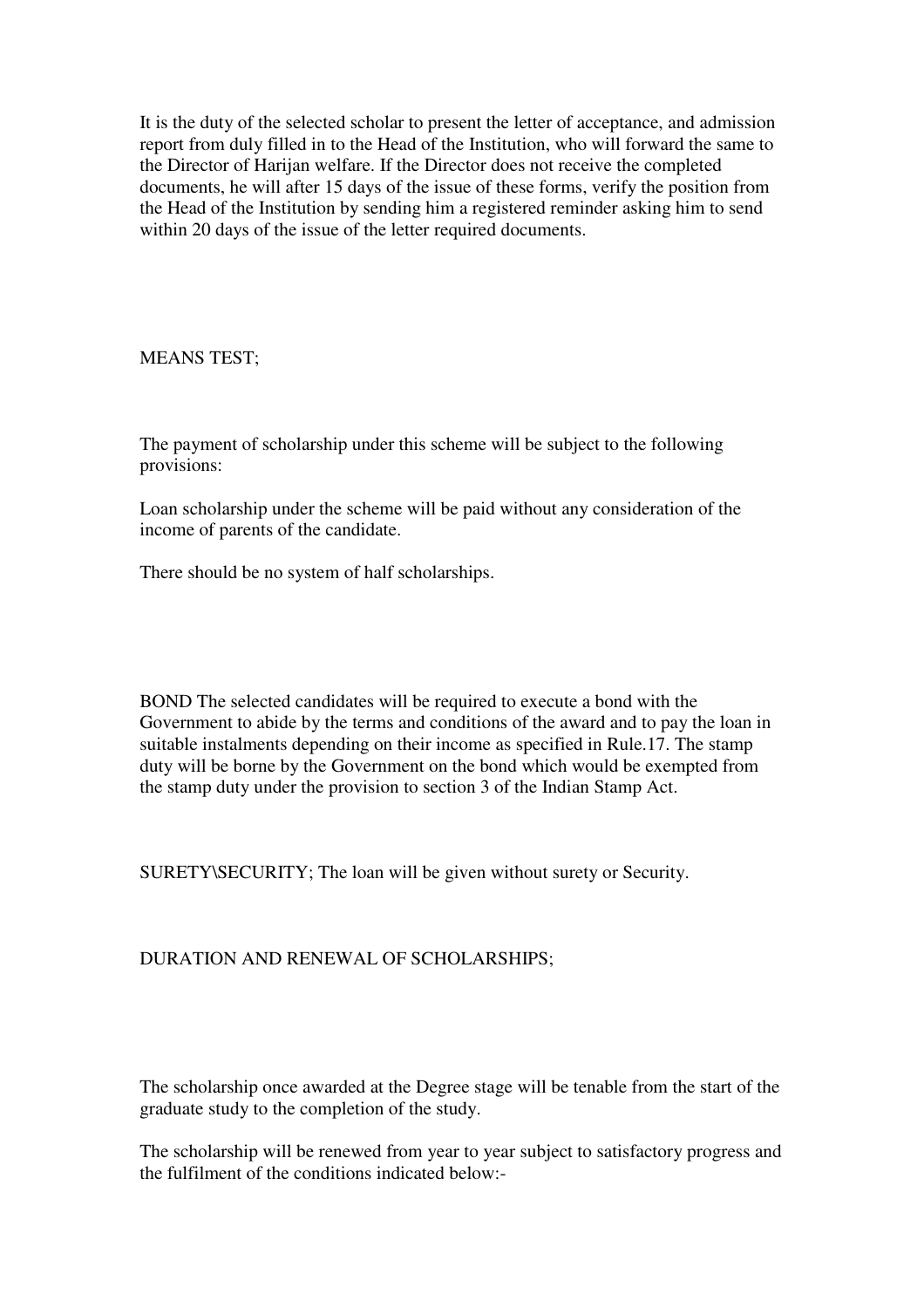Within a course which is continous (like Engineering, 3 year Degree course etc.) for a number of years, the renewal of the scholarship will depend upon promotion to the next class;

Where in an examination referred to in (a) above a scholar who appears and fails to obtain promotion, the scholarship will be suspended for one academic year but will be renewed on his achieving the requisite standard in the following annual examination. Suspension of only one year will be allowed within a stage of education.

Good conduct and regularity in attendance are also conditions for the continuance of the scholarship. The Head of the institution is expected to bring to the notice of the Director of Harijan welfare any adverse report that may have been necessisated due to habitual irregularity, misbehaviour, participation in strike etc. and if necessary, suggest suspension\ cancellation of Scholarship.

The scholarship will be renewed for each successive year, subject to what is stated above, on the basis of an annual Progress Report to be submitted by the Head of the Institutions where the scholar is studying. It will be in the interests of the scholar to see that as soon as the result of the annual examination is declared the proforma of the Annual progress report as given in Appendix D is got filled by the Head of the Institution and despatched to the concerned, quoting the reference of the letter under which the award is initially communicated to the Scholar. This will enable the Director of Harijan Welfare to process the renewal of the scholarship expeditiously.

If the loan scholarship is vacated by the Scholar before the completion of a particular stage of studies for which the award was made owing to cancellation or due to the scholar giving up studies, the vacancies will be filled up offering the award to the candidates next in the merit list of the examination from which the scholar vacating the award was selected. In such case the loan will be offered from the month following that in which the award becomes vacant.

If before the completion of the stage for which a loan is sanctioned, a loanee becomes eligible for some other scholarship which he chooses in preference to the loan, he should do on the clear understanding that he would lose all claim on the loan and would not be permitted to revert to the same loan thereafter under any circumstances. If for any reasons he subsequently wants to be considered for the loan scholarships, he will have to apply as a fresh candidate in the beginning of the academic year and take his chance along with other candidates.

INABILITY TO TAKE EXAMINATION OWNING TO ILLNESS; If a scholar is unable to appear for the annual examination within a continuous course of studies (but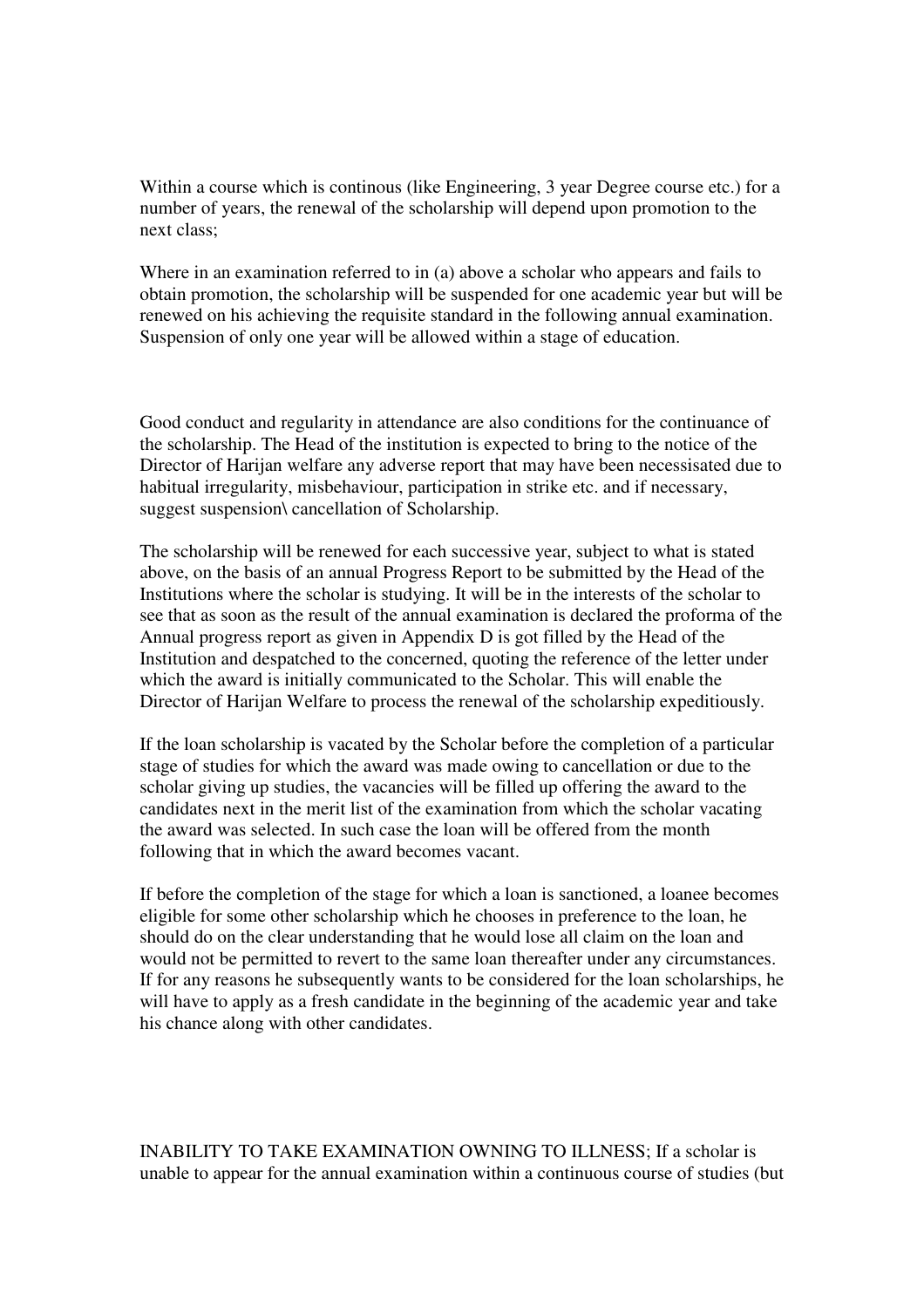for a final University Examination) owning to illness, the award may be renewed for the next academic year on the submission of a medical certificate to the satisfaction of the Director of Harijan welfare.

If a scholar is unable to appear in the final University Examination due to prolonged illness extending over a long and resulting in shortage in the year on the submission of a medical certificate to the satisfaction of the Director of Harijan welfare.

## PAYMENT

On receipt of sanction from the Director of Harijan and Tribal welfare the loan will be drawn by the District Harijan welfare officer and the amount sent through Bank Draft to the Heads of Institution who will disburse the amount to the scholar after obtaining acquittance. The Heads of Institutions will forward the acquittance to the District Harijan welfare Officer concerned. (Govt.Memo No.36951\HW.III\72-52 SWD, Dated 1.9.77 (J5\59792\77)

b) The amount of Loan sanctioned shall be sent to the Head of the Institutiion concerned. The Head of the Institution shall adjust the amount against the students monthly hostel dues, arrears of tutiton fees etc and only the balance if any, shall be paid to the student.

In case of absence due to illness the Scholarship will be admissible provided the period of illness does not exceed three months, a medical certificate is submitted to the satisfaction of the Head of the Institution and his Certifying that the scholar is likely to make up the deficiency in lectures and studies during the rest of the period of the course of Studies.

#### REPAYMENT OF LOAN

The repayment will start one year after the scholar has began to earn income which term shall not include paid practical training, or three years after termination of scholarship whichever is earlier. In case of students who decline the Loan scholarship in the midst of their courses in order to take up some other beneficial scholarship the repayment will start one year after the scholar has begun to earn an income or 3 years after the termination of their course of studies which they were following at the time of declining the loan scholarship whichever is earlier.

b.In case of a scholar who discontinues his scholar who discontinues his scholarship because of some valid reasons and rejoins the same course of studies after a lapse of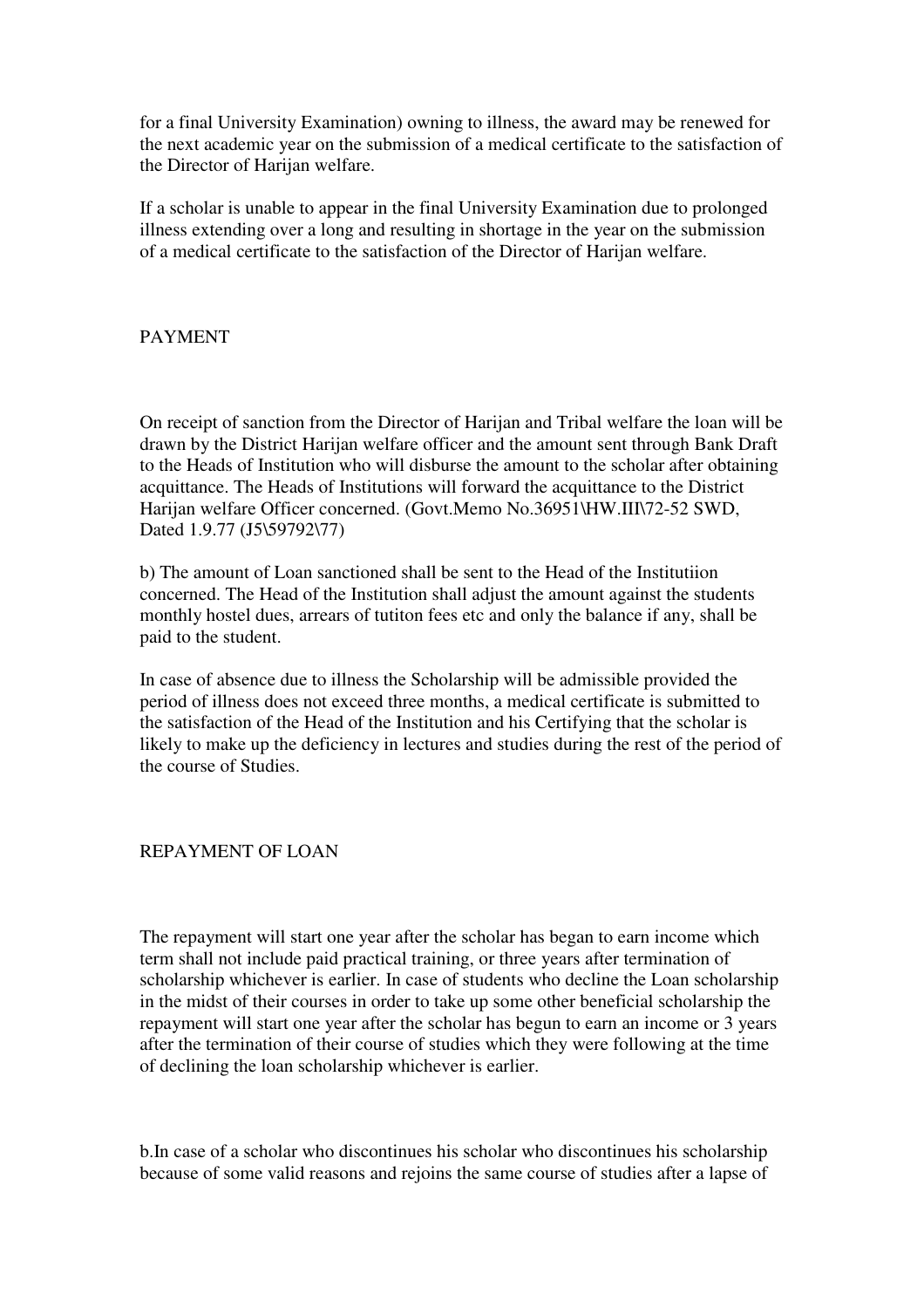some years, he shall have to repay the loan one year after he had begun to earn an income or three years after termination of the course of studies, which he was following at the time of discontinuing his studies, whichever is earlier, and at the latest eight years afterf the commencement of his studies.

ii) The repayment will be made in the form of monthly instalments on the following basis.

1\10th of income but not less than Rs.25\- per mensum if it should be less than Rs.300\- p.m.(in case of scholars who do not earn an income during any period after the payment has fallen due, the rate of recovery for such period shall be Rs.25\- p.m. This will also apply to women scholars who get married).

One eighth of the income if it should be between Rs.300\- per month and Rs.500\ p.m. and

One sixth of the income if it should exceed Rs.500\- per month.

It will however, be open to the scholars to volunteer repayment in instalments of higher amount than indicated above.

The amount to be repaid will be deposited in a Treasury or any other manner to be specified, by the 10th of every month and a copy of the chalan sent to the Director of Harijan welfare.

In the event of the death of a scholar during the course of his studies or after the repayment has started but full payment has not been made, the loan will be written off.

In the event of a scholar becoming incapacitated or invalid before the completion of studies and unable to earn an income the loan will be written off on the submission of a medical report from the competent medical authority. This will apply to a scholar who becomes incapacitated or invalid after completion of his studies but before repaying the entire loan. In this case the balance of the loan will be written off.

In case the scholar fails to repay any instalment with one month after the due date, the balance due for the month with interest at the aforesaid rate from the date of such failures shall be recovered as on arrear of land Revenue.

If the scholarship is cancelled due to breach by the scholar of any of the terms and conditions of this agreement due to his misconduct and or objectionable activities the entire amount on the date of such cancellation may together with interest be recovered forth with (k) arrears (f) revenue without prejudice to any other remedy and rights of the Government under these presents.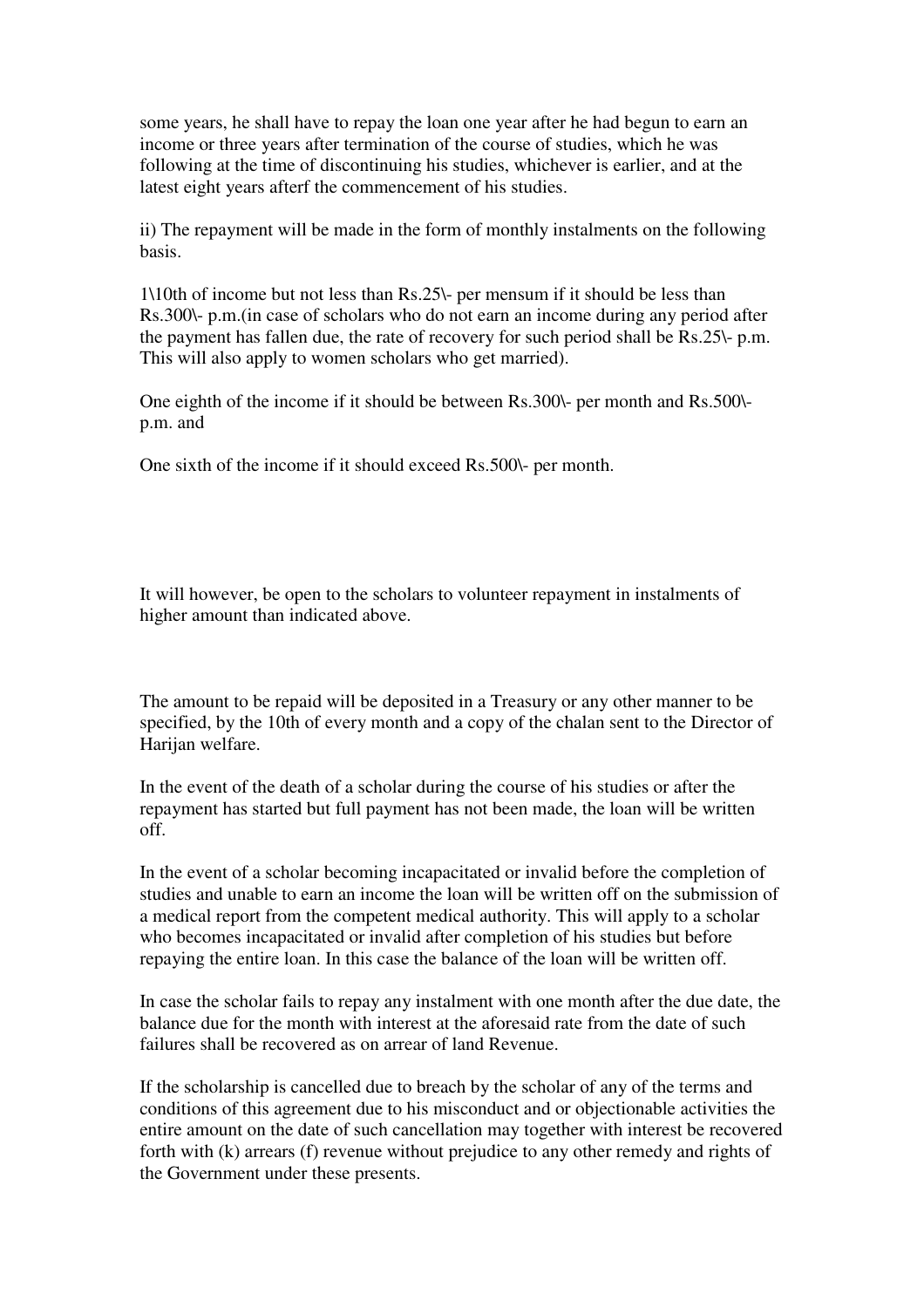INTEREST All loans given under the scheme will be interest free, interest will, however, be charged at 6% in respect of default in payment of any instalment.

### OTHER CONDITIONS FOR THE AWARDS.

The scholars shall devote themselves to their studies to the entire satisfaction of the Head of the Institution, and shall not undertake any paid work.

No change in the course of study for which the award has been sanctioned shall be made without the prior permission of Director of Harijan Welfare.

In case a scholar migrates from one institution to whether without changing the course, he should immediately inform the Director of Harijan welfare of the change through the Head of Institutions where he migrates.

All changes in address should be notified to the Director of Harijan welfare.

If a scholar gets any other scholarship or financial assistance during the course of his studies he shall immediately communicate this information to the Director of Harijan welfare though the Head of the institutions.

As soon as a scholar begins to earn and income he will furnish to the Director of Harijan welfare full details of post held or business practice started, his income address etc.

A scholar who on completion of studies and before taking up an employment or before repaying the entire loan decides to proceed abroad for further studies, will have to take prior permission from the Director of Harijan welfare. He will also keep the Director of Harijan welfare informed of this movements to abroad and of his return to India and commencement of employment .

#### ANNOUNCEMENT OF THE SCHEME

The Director of Harijan welfare will announce in the first week of May every year full details of the scheme and invite applications by issuing an advertisements in all leading newspapers. The scheme will also be circulated to all the UNIVERSITIES in the state.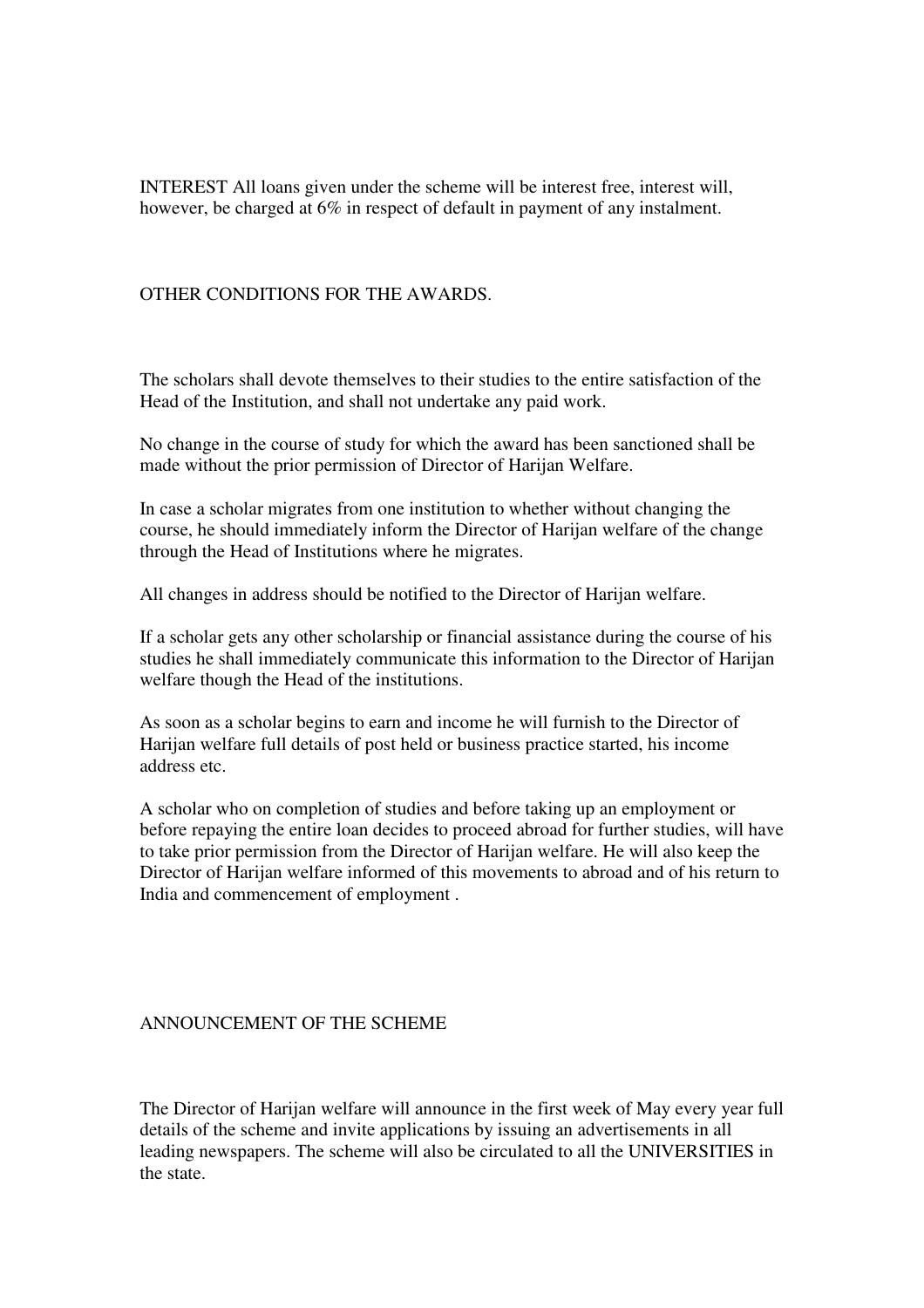## 21.LOAN SCHOLARSHIP BOOK

Each scholar will be given a loan scholarship book in which all amounts given to him and repaid by him will be entered. In case of loss of the Loan scholafrship book, a nominal charge of Rs.1\- will be levied for the issue of the duplicate copy.

## 22.CUSTODY OF LOAN RECORDS;

The District welfare Officers will be responsible for opening loan ledgers and hand them over with the loan records and agreements soon after the students course of study is over under proper acknowledgement to the Tahsildars concerned for safe custody till the loan is cleared in full. The Tahsildars concerned will be responsiible for recovery of the loans granted under these rules. The District welfare officers concerned will be responsible for watching the recovery and amintenancde of accounts at the District level.

## 23. CONTROL OF ACCOUNTS

The Director of Harijan welfare will control the expenditure over the budget provision as a whole and furnish monthly reconciliation certificate of charges and receipts and annual certificate of acceptance of balance. The District welfare Officers will be responsible for maintaining accounts at the District level and furnish monthly reconciliation of receipts and charges and annual certificates of acceptance of balance.

## 24. PROCEDURE FOR APPLYING;

An application for the Loan scholarship should comprise.

One copy of the application for Scholarship in the prescribed form (Appendix-B)

One copy of a recently taken passport size photograph with signature (to be pasted on the application form in the space provided for it)

One attested copy of the Matriculation of equivalent certificate in respect of all examinations passed.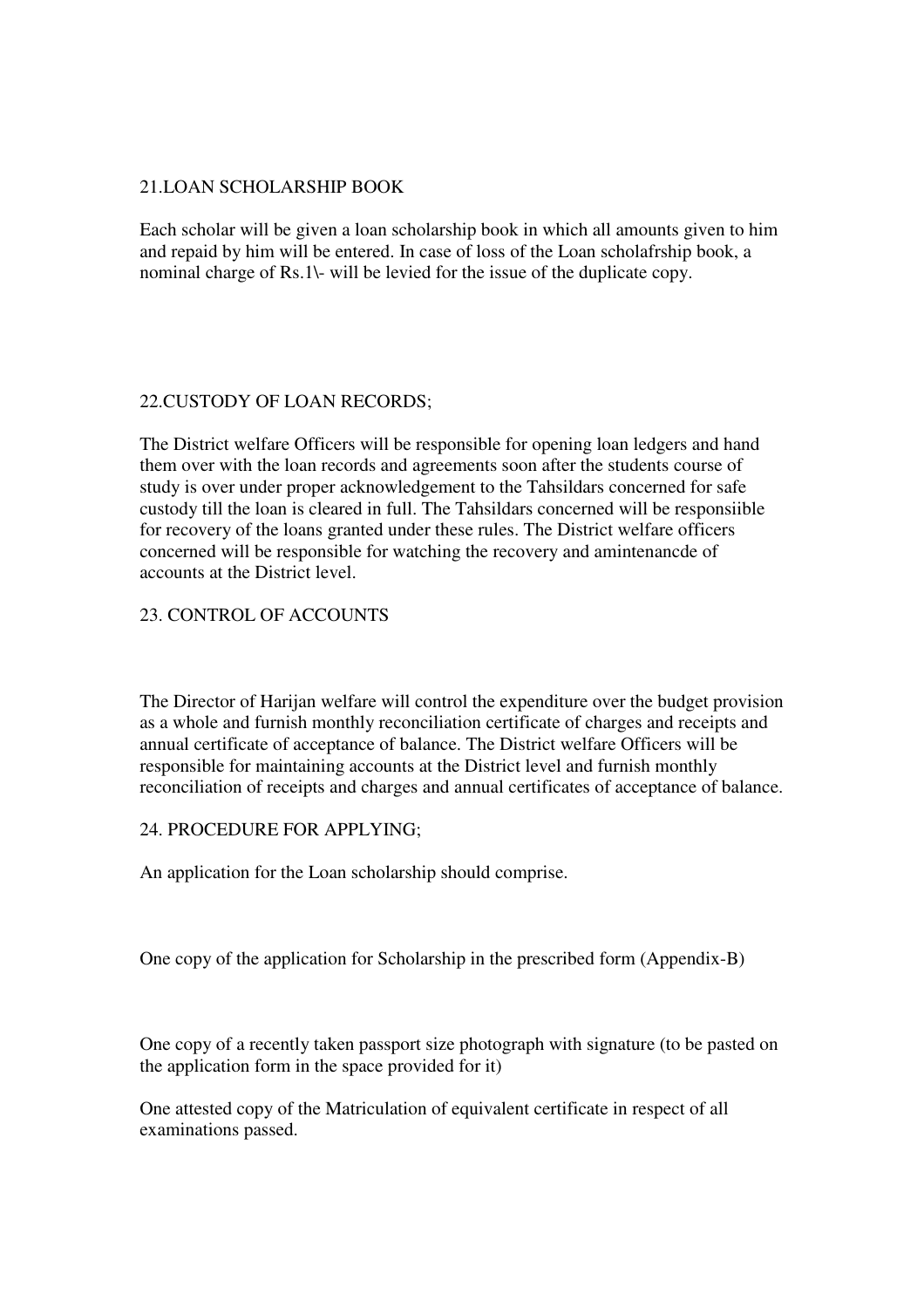One attested copy of each of Certificate, Diplomas, degree marks sheets etc in respect of all examinations passed.

One attested copy of a testimonial from the Head of the Institution last attended; and

On affidavit by the parent\Guardian stating definite income from all sources in the prescribed.(Appendix.C)

ii) Applications complete in all respect should be submitted to the Director of Harijan welfare (by designation to the Officer mentioned in the advertisement) by the prescribed date.

In complete applications or applications received after the prescribed date will not be considered.

In correct entry in the application form or wrong declaration in respect of income, financial help by way of other scholarships of financial support by relatives or friends would make the scholarship liable to cancellation and or to penalties to be determined by the Government.

\true copy\

SUPERINTENDENT

NOTE: Now the rate of loan amount has been enhanced

to Degree courses - Rs.6,500\-

PG and Professional courses - Rs.7,000\-

-----

ADI DRAVIDAR AND TRIBAL WELFARE DEPARTMENT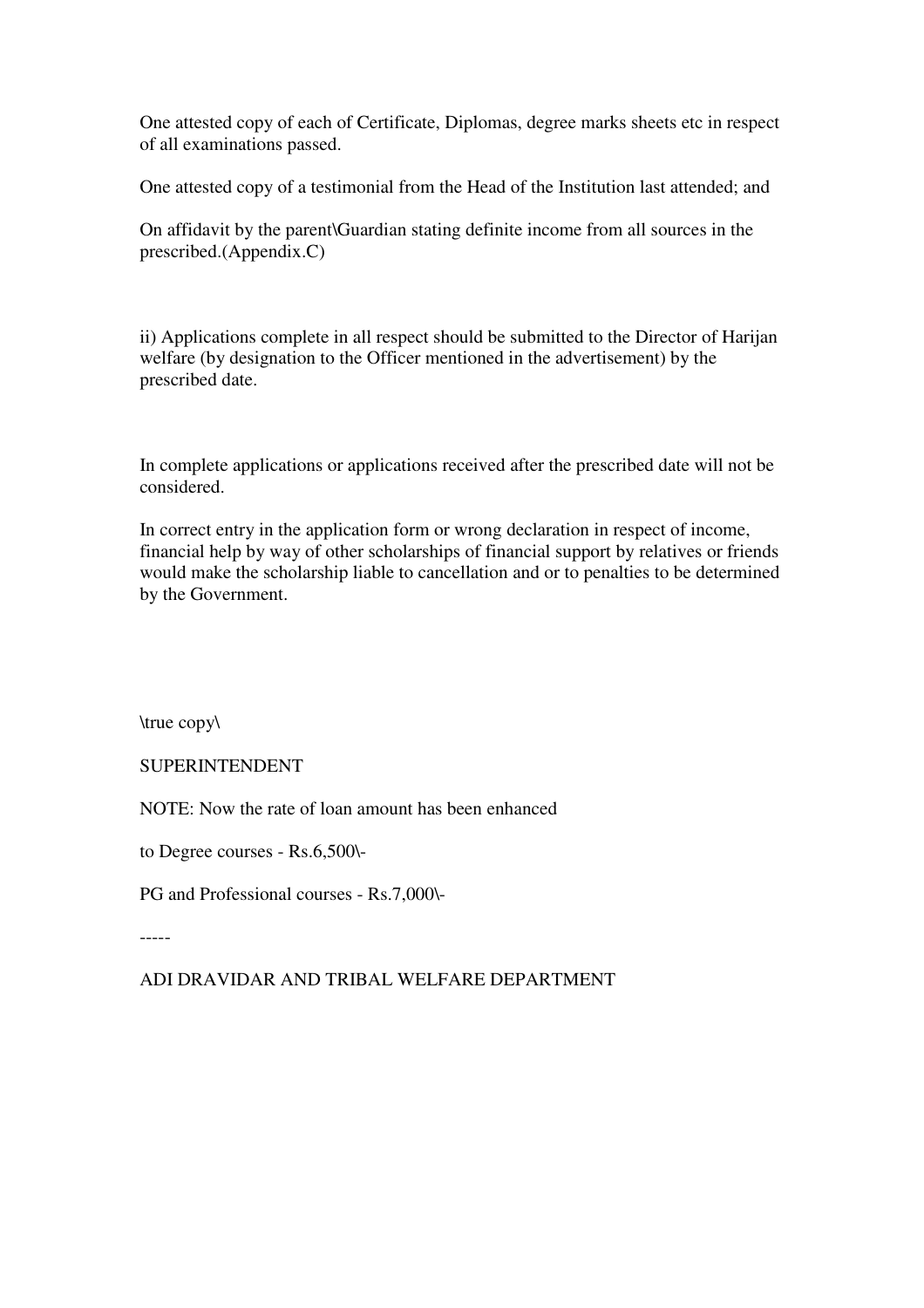Letter No.30412\ADW.III\99-4, DT. 12.6.2000

From

Thiru P.Kolappan, I.A.S.,

Secretary to Government.

To

The Director of Adi Dravidar welfare,

Chennai.5.

Sir,

Sub: Adi Dravidar and Tribal Welfare- Education- Scholarship

Loan Scholarship –Improving the Recovery of due loan

amount – Amendment to the Tamil Nadu Adi Dravidar

Loan Scholarship Rules, 1971 – Issued.

Ref: 1) G.OMs.No.122, Social Welfare Department, Dt.18.2.72.

2) From Director of Adi Dravidar and Tribal Welfare,

D.O.Lr.No.J7\13861\92, Dt.16.11.99.

---

I wish to invite your attention to the letter cited and state that the Government, after careful consideration of your suggestions sent for the improvement of the recovery of loan amount, order the following amendments to the rules appended to G.O.Ms.No.122, Social welfare Department, Dated 18.2.72.

## AMENDMENTS

For the existing Rule 5 the following shall be added:- "(iii) Parental income ceiling is fixed for the sanction of Loan and for this purpose income ceiling under the present State scholarship scheme be allowed to be adhered to i.e. Rs.50,000\- p.a."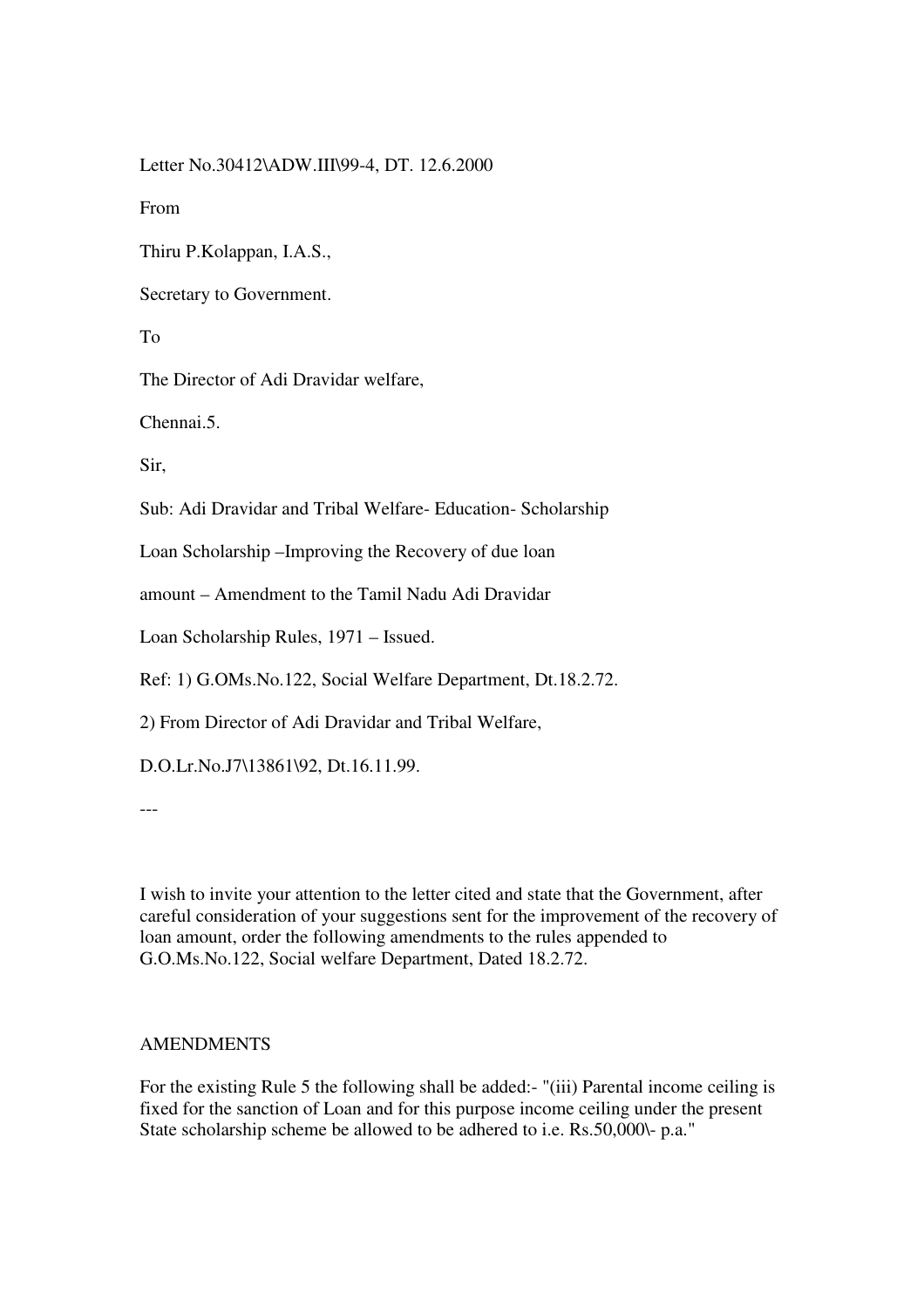For the existing Rule 10(a) the following shall be substituted:- "The selection of candidates will be made strictly in the order of highest percentage of marks obtained in +2 \Degree Examinations as the case may be till the allotted funds are exhausted".

For the existing Rule 13 the following shall be substituted:- "The loan shall be sanctioned only after obtaining Surety\Security from the students concerned and the documents should be signed by the students in the presence of a notary public",

For the existing Rule 17 the following shall be added:- "(viii) If the loaneee student's father or mother or both are employed in Government\Government aided\Corporations\Under takings, Private institutions, etc. the dues shall be ordered to be recovered from their salaries".

For the existing Rule 22, the following shall be added:-

"(i) A uniform ledger sheet shall be maintained for each loanee student and it shall be printed and distributed by the Director of Adi Dravidar and Tribal Welfare. If the borrower shifts his residence from one district to another the ledger sheet alone could be transferred to another district so as to watch the recovery performance continously. These registers should be maintained by the District Adi Dravidar and Tribal welfare Officers of the Districts and the Director of Adi Dravidar and Tribal Welfare shall monitor the progress continously".

2. This letter issues with the concurrence of the Finance Department vide its U.O.No. 28904\SW\2000, Dated 10.5.2000.

Yours faithfully,

for Secretary to Government.

copy to:

The Pay and Accounts Officer,

Chennai.5\Chennai.1\Chennai.35\Chennai.9.

The Accountant General,

Chennai.18\Chennai.35\Chennai.6

All District Collectors.